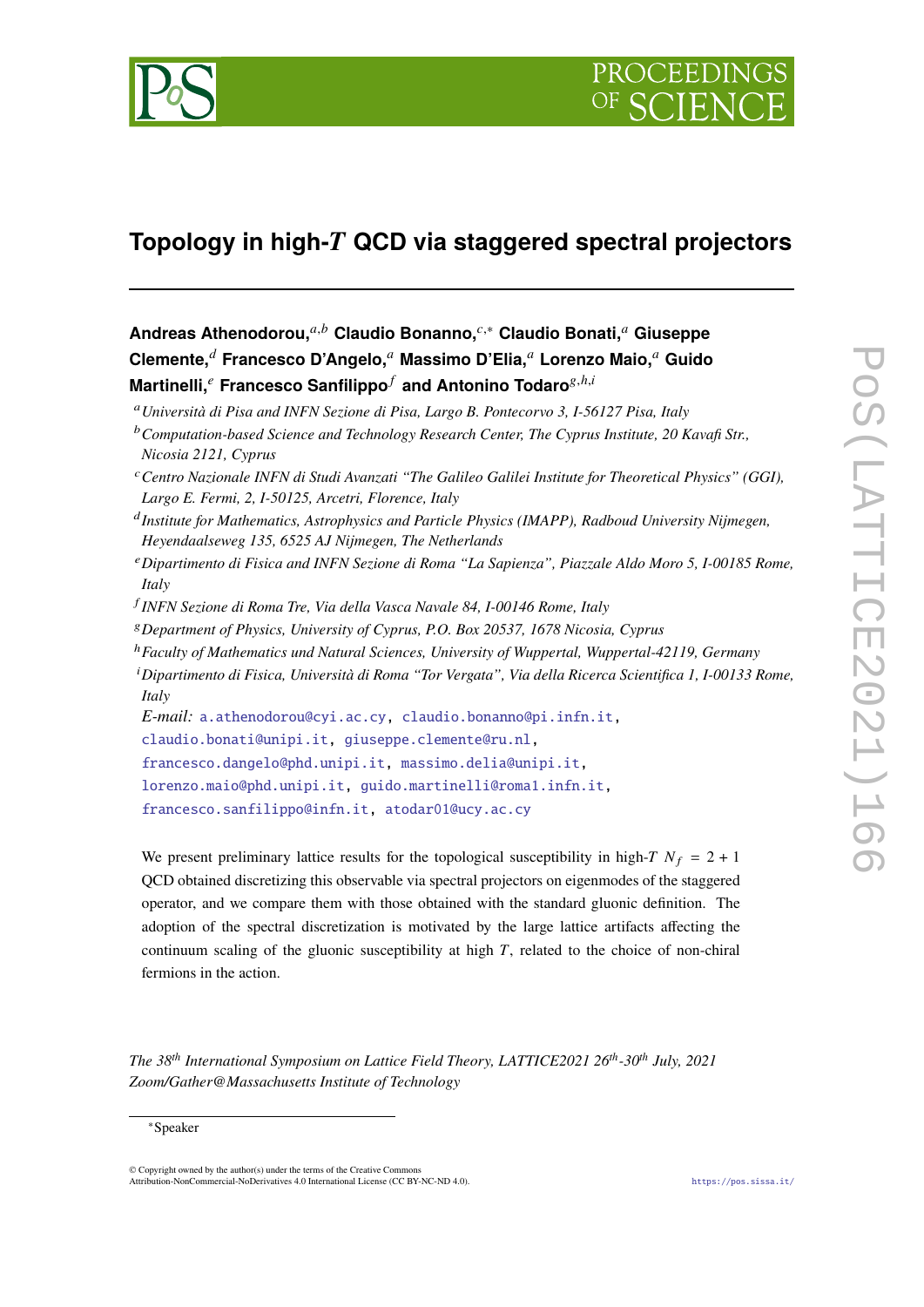## **1. Introduction**

In recent years there has been a renewed interest in the study of the topological properties of QCD at high temperatures because of their phenomenological relevance in the context of axion cosmology  $[1-4]$  $[1-4]$ . As a matter of fact, the axion effective (i.e., temperature-dependent) physical parameters are related to QCD topological observables, such as the topological susceptibility  $\chi = \langle Q^2 \rangle / V$ , where

<span id="page-1-3"></span>
$$
Q = \frac{1}{32\pi^2} \varepsilon_{\mu\nu\rho\sigma} \int d^4x \operatorname{Tr} \{ F^{\mu\nu}(x) F^{\rho\sigma}(x) \}
$$
 (1)

is the topological charge and  $V$  the 4-dimensional space-time volume.

At asymptotically-high temperatures one expects the leading-order perturbative picture to become more and more reliable, allowing to obtain analytic control on  $\chi$  as a function of  $T$  via the Dilute Instanton Gas Approximation (DIGA), which predicts  $\chi(T) \sim T^{-\alpha}$ , with  $\alpha \approx 8$  for 3 light quarks [\[5\]](#page-8-1). At temperatures of the order of 1 GeV or below, non-perturbative effects are instead more important, and the lattice approach is a fundamental tool to obtain a non-perturbative determination of  $\chi(T)$  from first principles at these energy scales.

The study of topological properties of QCD from the lattice is however extremely challenging because of many non-trivial computational problems affecting high-temperature simulations, the toughest ones being:

### <span id="page-1-0"></span>(*i*) *Dominance of the*  $Q = 0$  *sector*

The susceptibility is computed from the fluctuations of the topological charge. Being  $\chi$ suppressed at high T,  $\langle Q^2 \rangle = \chi V \ll 1$  on affordable volumes, meaning that fluctuations of  $\rho$  become extremely rare. Thus, unfeasible large statistics is required to obtain a meaningful estimation of  $\chi$ .

<span id="page-1-2"></span>(*ii*) *Chiral symmetry and large lattice artifacts*

Due to the presence of the determinant of the Dirac operator, the contribution to the path integral of configurations with non-zero topological charge is suppressed by powers of the quark masses. This aspect is responsible for the vanishing of  $\chi$  in the chiral limit. On the lattice, however, this suppression is not as efficient as in the continuum if non-chiral fermions (e.g., staggered) are adopted to discretize the action, being exact zero-modes absent from the spectrum of the lattice quark matrix in this case. This results in large lattice corrections that affect the continuum scaling of  $\chi$ , and makes it harder to have systematics related to the continuum extrapolation under control.

<span id="page-1-1"></span>(*iii*) *Topological freezing*

As the lattice spacing  $\alpha$  is reduced and the continuum limit is approached, the Monte Carlo Markov chain generated from standard algorithms tends to remain trapped in a fixed topological sector [\[6](#page-8-2)[–8\]](#page-8-3). More precisely, the number of updating steps necessary to change the topological charge of a configurations diverges exponentially as a function of  $a^{-1}$ , making simulations close to the continuum limit extremely challenging.

Some strategies have been proposed in the literature to overcome such problems, however, they rely on non-trivial assumptions. For instance, in Ref. [\[4\]](#page-8-0), issues [\(](#page-1-0)*i*) and (*[iii](#page-1-1)*) were bypassed by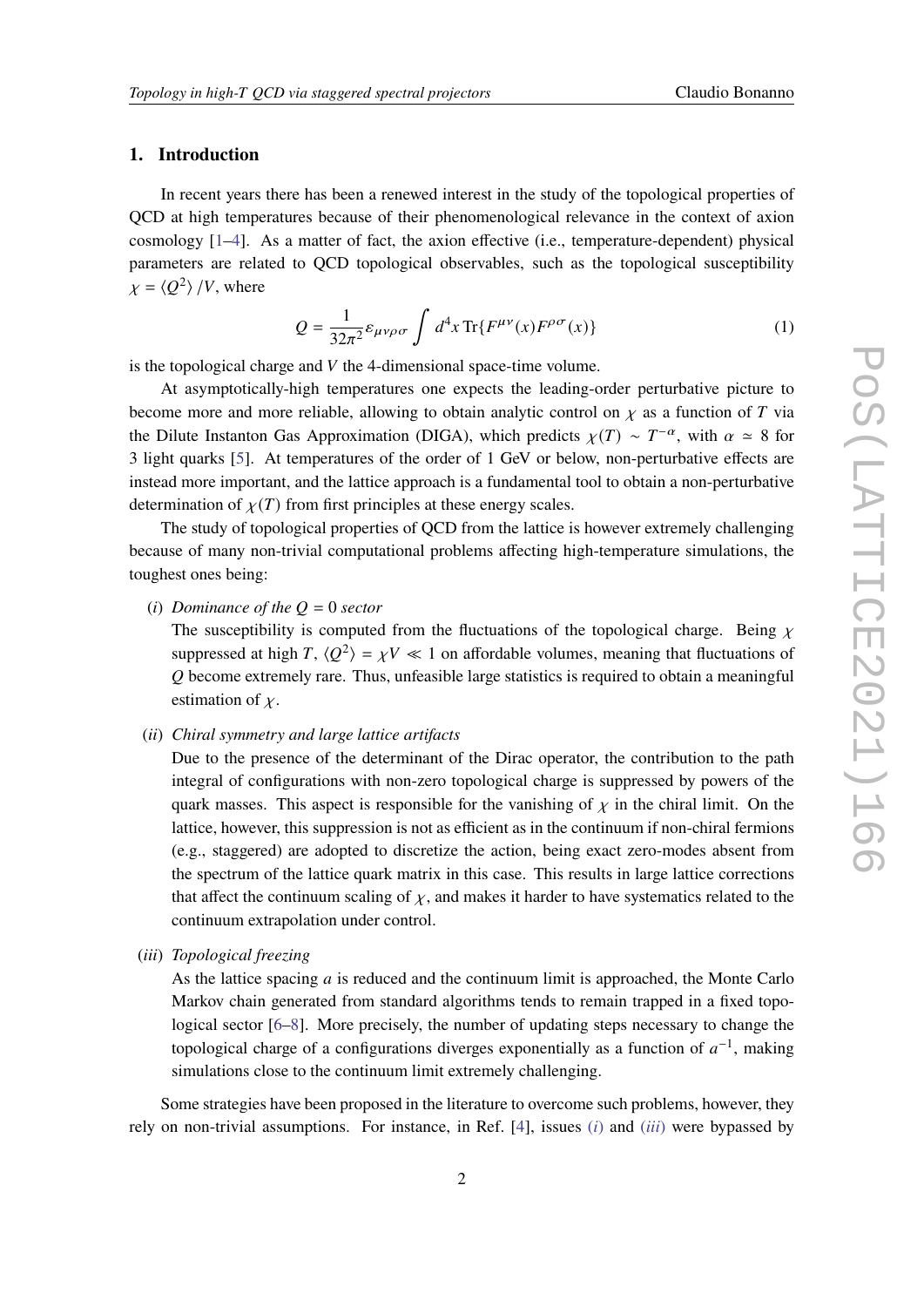giving up the sampling of the full distribution of the topological charge and focusing on just the sectors with  $|Q| = 0$  and 1. This approach can be justified assuming DIGA. Indeed, if topological objects are exactly non-interacting, then the contribution of these sectors is sufficient to reconstruct the full distribution. Issue (*[ii](#page-1-2)*), instead, was overcome in Ref. [\[4\]](#page-8-0) by an *a posteriori* reweighting of configurations with  $0 \neq 0$  with the corresponding lowest eigenvalues of the continuum Dirac operator, so that corrections to the continuum limit are reduced. This procedure, however, may introduce undesired systematics since it modifies the path integral distribution used to compute expectation values.

In this talk we present new results towards an independent determination of  $\chi$  in full QCD at high- $T$  without any extra assumption. In particular, we adopt the Spectral Projectors (SP) method [\[9–](#page-8-4)[13\]](#page-8-5) defined for staggered fermions in Ref. [\[14\]](#page-8-6) to obtain a definition of the topological susceptibility which, while reducing to the correct definition in the continuum limit, suffers from smaller lattice artifacts compared to the standard gluonic discretization. This allows to overcome issue (*[ii](#page-1-2)*) without the need for extra assumptions, allowing to perform more controlled continuum extrapolations in the typical lattice spacing range usually employed in full QCD simulations, thus avoiding the need of smaller lattice spacings (which would require to fight issue (*[iii](#page-1-1)*)). Moreover, we combine this technique with the multicanonic algorithm already applied in Refs. [\[15,](#page-8-7) [16\]](#page-8-8), which allows to overcome issue [\(](#page-1-0)*i*) by adding a bias potential to the original action that enhances the fluctuations of suppressed topological sectors. Path integral expectation values with respect to the original distribution are then exactly obtained from multicanonic simulations through the standard reweighting technique.

This work is organized as follows: in Sec. [2](#page-2-0) we present our numerical setup, in Sec. [3](#page-5-0) we present continuum extrapolated results obtained for the topological susceptibility from staggered spectral projectors for a temperature  $T \approx 430$  $T \approx 430$  $T \approx 430$  MeV above the transition and finally in Sec. 4 we draw our conclusions and discuss future outlooks.

## <span id="page-2-0"></span>**2. Numerical setup**

#### **2.1 Lattice action**

We discretize  $N_f = 2 + 1$  flavors QCD on a  $N_t \times N_s^3$  lattice adopting rooted stout-smeared staggered fermions for the quark sector and the tree-level Symanzik-improved action for the gauge sector. Our partition function is:

<span id="page-2-1"></span>
$$
Z_{LQCD}^{(2+1)} = \int [dU] e^{-S_{YM}^{(L)}[U]} \det \left\{ \mathcal{M}_l^{(stag)}[U] \right\}^{\frac{1}{2}} \det \left\{ \mathcal{M}_s^{(stag)}[U] \right\}^{\frac{1}{4}}, \tag{2}
$$

where  $u = d = l$  and s are the light and strange quark flavors,

<span id="page-2-2"></span>
$$
\mathcal{M}_f^{(stag)}[U](x, y) \equiv D_{stag}[U^{(2)}](x, y) + \hat{m}_f \delta_{x, y}, \tag{3}
$$

$$
\hat{m}_f \equiv am_f, \quad x_\mu, y_\mu \in \text{Lattice},
$$
\n
$$
D_{stag}[U^{(2)}](x, y) = \sum_{\mu=1}^4 \eta_\mu(x) \left( U^{(2)}_\mu(x) \delta_{x, y - \hat{\mu}} - U^{(2)}_\mu(x) + (x - \hat{\mu}) \delta_{x, y + \hat{\mu}} \right),
$$
\n
$$
\eta_\mu(x) = (-1)^{x_1 + \dots + x_{\mu-1}},
$$
\n(4)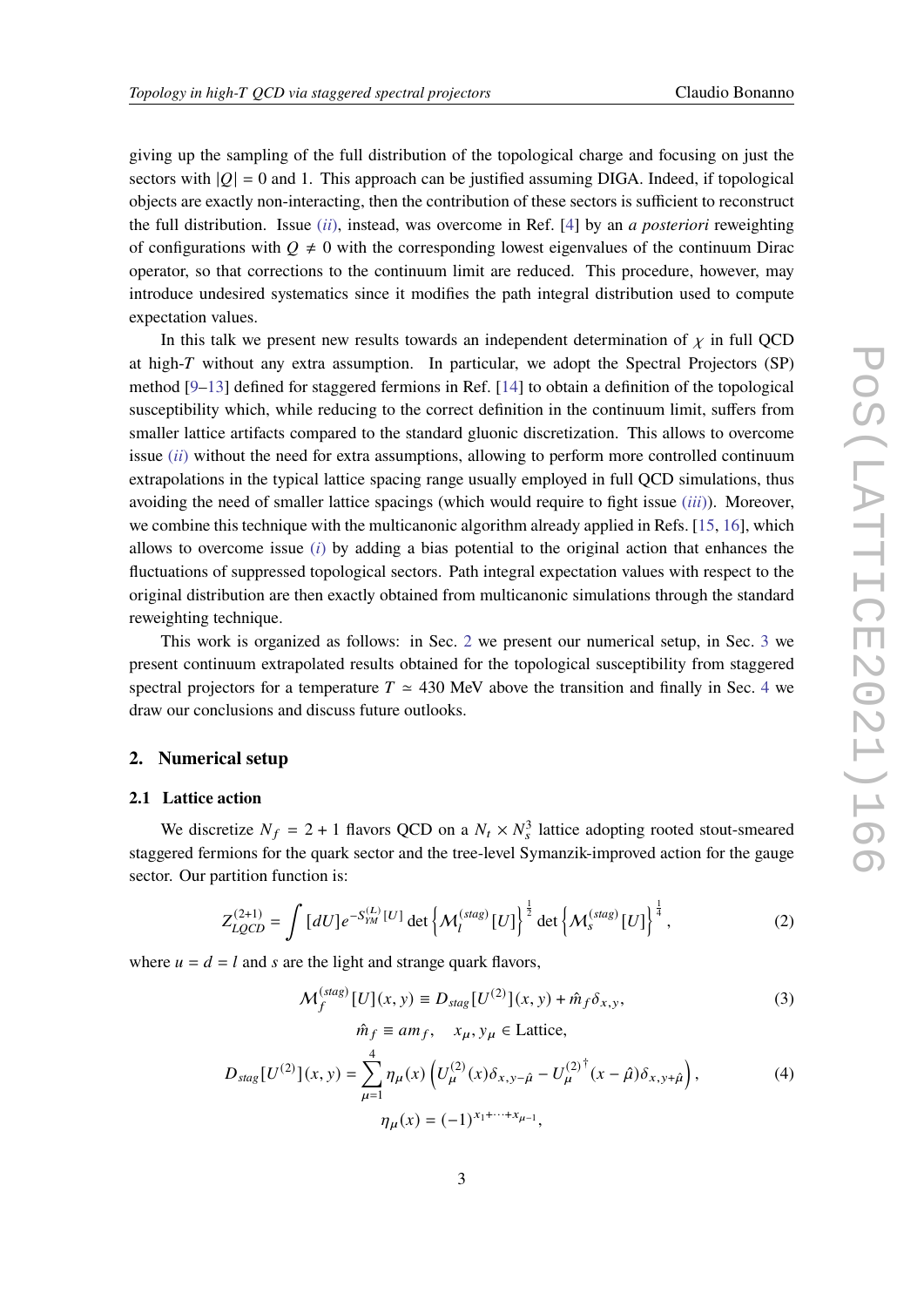is the staggered fermion matrix built using gauge links after  $n_{slow} = 2$  levels of stout smearing [\[17\]](#page-8-9) with isotropic stouting parameter  $\rho_{\text{stout}} = 0.15$ , and

$$
S_{YM}^{(L)}[U] = -\frac{\beta}{3} \sum_{x,\mu \neq \nu} \left\{ c_0 \mathfrak{R} \text{ Tr} \left[ \Pi_{\mu\nu}^{(1\times1)}(x) \right] + c_1 \mathfrak{R} \text{ Tr} \left[ \Pi_{\mu\nu}^{(1\times2)}(x) \right] \right\},
$$
  
\n
$$
\beta = \frac{6}{g^2}, \quad c_0 = \frac{5}{6}, \quad c_1 = -\frac{1}{12},
$$
\n(5)

is the tree-level Symanzik-improved gauge action built using the  $n \times m$  plaquettes  $\Pi_{\mu\nu}^{(n \times m)}(x)$ starting from site x on the plane  $\mu-\nu$  and defined in the terms of the non-stouted links, which are the integration variables of path integral [\(2\)](#page-2-1). The choice of stout smearing to define the lattice Dirac operator allows to sample path integral [\(2\)](#page-2-1) through the standard Rational Hybrid Monte Carlo (RHMC) algorithm [\[18,](#page-9-0) [19\]](#page-9-1), as stouted links are differentiable with respect to the non-stouted ones. The bare parameters  $\beta$ ,  $\hat{m}_s$  and  $\hat{m}_u = \hat{m}_d \equiv \hat{m}_l$  are chosen in order to move on a Line of Constant Physics (LCP) while approaching the continuum limit  $\beta \to \infty$ . Our LCP has  $m_{\pi} \approx 135$  MeV and  $\hat{m}_s / \hat{m}_l = m_s / m_l \approx 28.15$  fixed to the physical values [\[20](#page-9-2)[–22\]](#page-9-3).

#### **2.2 Topological charge discretizations**

The standard gluonic discretization of the topological charge [\(1\)](#page-1-3) can be expressed in terms of the plaquettes  $\Pi_{\mu\nu}^{(n \times m)}(x)$ . The simplest parity-defined discretization is the *clover* definition:

<span id="page-3-0"></span>
$$
Q_{clov} = \frac{-1}{2^9 \pi^2} \sum_{x} \sum_{\mu\nu\rho\sigma=\pm 1}^{\pm 4} \varepsilon_{\mu\nu\rho\sigma} \operatorname{Tr} \left\{ \Pi_{\mu\nu}^{(1\times1)}(x) \Pi_{\rho\sigma}^{(1\times1)}(x) \right\}.
$$
 (6)

This definition renormalizes multiplicatively and additively:  $Q = Z_O Q_{clov} + \eta_O$  [\[23–](#page-9-4)[25\]](#page-9-5). To deal with these renormalizations, we compute  $Q_{clov}$  on smoothed configurations, as smoothing algorithms damp ultra-violet fluctuations while leaving the topological content of the configuration unchanged. Several methods can be adopted (e.g., stout smearing [\[17\]](#page-8-9), cooling  $[26-32]$  $[26-32]$ , gradient flow [\[33,](#page-10-0) [34\]](#page-10-1)), all agreeing when properly matched with each other [\[32,](#page-9-7) [35,](#page-10-2) [36\]](#page-10-3). Here we adopt cooling for its numerical cheapness. In all our simulations *n<sub>cool</sub>* ∼ 80 are sufficient to obtain stable determinations of  $Q_{\text{clov}}$ , and this number is quite independent of the lattice spacing. For this reason, we adopt  $n_{cool} = 100$  in every case. Since  $Q_{clov}^{(cooled)}$  is not integer valued, we adopt the prescription of Ref. [\[37\]](#page-10-4) to round it:

$$
Q_{gluo} = \text{round}\left\{\alpha Q_{clov}^{(cooled)}\right\}, \quad \text{with} \quad \alpha = \min_{x \ge 1} \left\{ \left[ xQ_{clov}^{(cooled)} - \text{round}\left\{ xQ_{clov}^{(cooled)}\right\} \right]^2 \right\}, \tag{7}
$$

where  $\alpha$  is chosen so that the peaks of the distribution of  $Q_{clov}^{(cooled)}$  are located around integer values. Since the smoothed gluonic charge has  $Z_Q \approx 1$  and  $\eta_Q \approx 0$ , the gluonic susceptibility is then simply obtained via

$$
\chi_{gluo} = \frac{\langle Q_{gluo}^2 \rangle}{V}, \qquad V = a^4 N_t N_s^3. \tag{8}
$$

Since the gluonic definition suffers from large lattice artifacts in the presence of non-chiral lattice quarks in the action, we also consider the staggered SP definition derived in Ref. [\[14\]](#page-8-6). This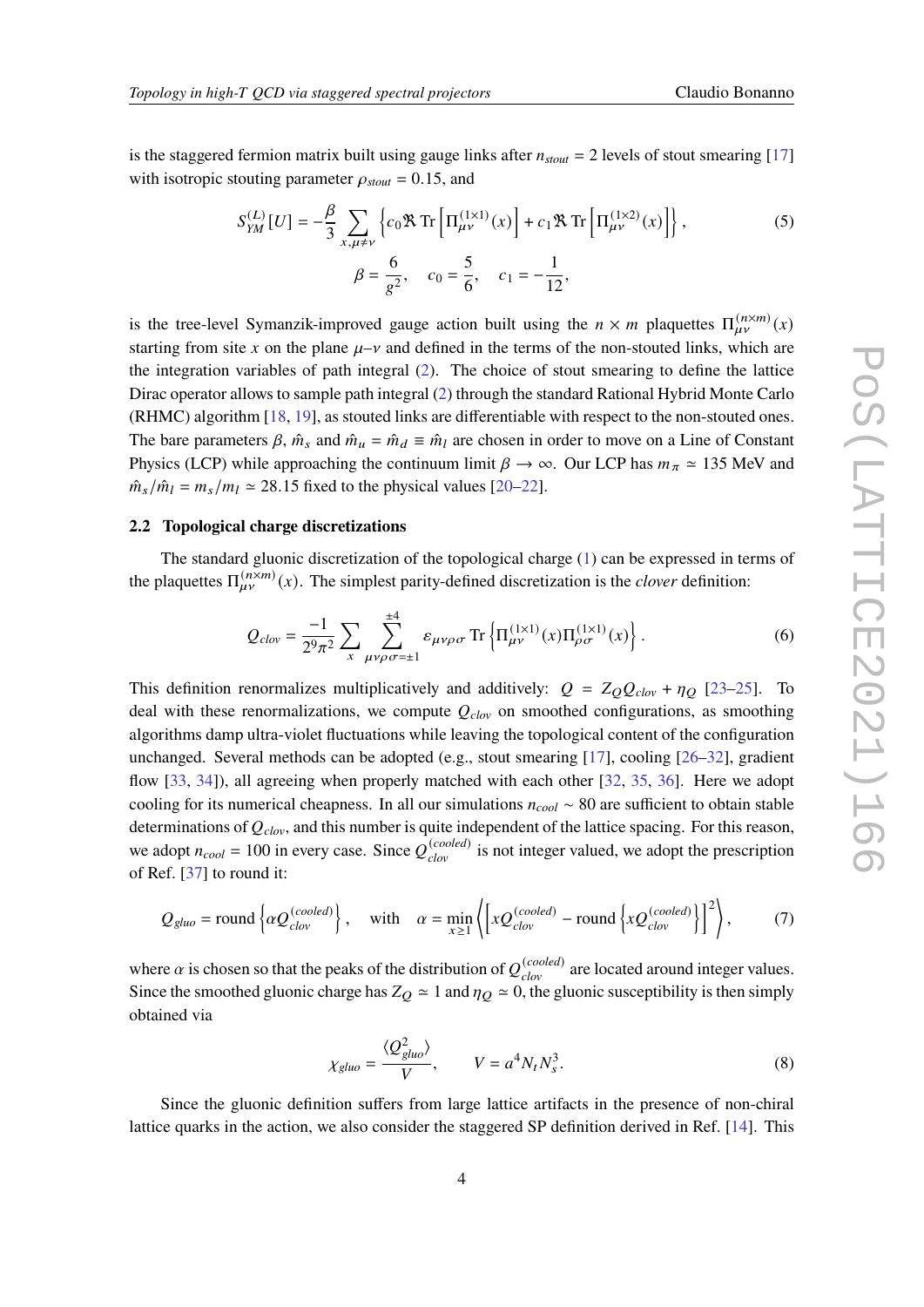definition is based on a discretized version of the *index theorem*:

$$
Q = \text{Tr}\{\gamma_5\} \rightarrow Q_{SP,0}^{(stag)} = 2^{-d/2} \text{Tr}\left\{\mathbb{P}_M \Gamma_5\right\}, \qquad \Gamma_5 = \gamma_5^{(stag)}, \qquad (9)
$$

where  $\mathbb{P}_M$  is the spectral projector over eigenmodes  $|\lambda| \le aM$  of the very same staggered operator [\(4\)](#page-2-2) used in the lattice action and where  $2^{-d/2}$  accounts for taste degeneration (with d the space-time dimension). Here, the sum over eigenvalues up to the threshold mass  $M$  substitutes the sum over zero-modes that would be sufficient in the continuum, since no exact zero-mode is present in the staggered spectrum. This definition renormalizes only multiplicatively

$$
Q_{SP}^{(stag)} = Z_{SP}^{(stag)} Q_{SP,0}^{(stag)}, \qquad Z_{SP}^{(stag)} = \sqrt{\frac{\langle \text{Tr} \{ \mathbb{P}_M \} \rangle}{\langle \text{Tr} \{ \Gamma_5 \mathbb{P}_M \Gamma_5 \mathbb{P}_M \} \rangle}}, \tag{10}
$$

thus the SP expression of the topological susceptibility is simply:

$$
\chi_{SP}^{(stag)} = \frac{\langle Q_{SP}^{(stag)}^2 \rangle}{V} = Z_{SP}^{(stag)}^2 \frac{\langle Q_{SP,0}^{(stag)}^2 \rangle}{V} = 2^{-d} \frac{\langle \text{Tr}\{\mathbb{P}_M\} \rangle}{\langle \text{Tr}\{\Gamma_5 \mathbb{P}_M \Gamma_5 \mathbb{P}_M\} \rangle} \frac{\langle \text{Tr}\{\Gamma_5 \mathbb{P}_M\}^2 \rangle}{V}.
$$
(11)

In our calculations, we expressed the spectral projector  $\mathbb{P}_M$  in terms of the eigenvectors of operator  $(4)$ :

$$
\mathbb{P}_M \equiv \sum_{|\lambda| \le aM} u_{\lambda} u_{\lambda}^{\dagger}, \qquad \qquad iD_{stag}[U^{(2)}]u_{\lambda} = \lambda u_{\lambda}, \quad \lambda \in \mathbb{R}. \tag{12}
$$

The bare parameter  $M$  can be freely chosen in order to tune the corrections to the continuum limit, since its value does not affect the continuum extrapolation (as long as all the relevant modes are included), as in the continuum limit only zero-modes contribute to  $\chi$ . The only prescription that must be adopted is that the physical value of the renormalized threshold  $M_R$  has to be kept constant as the continuum limit is approached. Given that  $M$  renormalizes as a quark mass and that a LCP is known, it is sufficient to keep the ratio  $M/m_f$ , where  $m_f$  is the bare mass of a given flavor f, constant as the lattice spacing is varied in order to approach the continuum limit at fixed physical value of  $M_R$ . In the following we will express the threshold mass M in terms of the strange quark mass  $m_s$ .

#### **2.3 Multicanonic algorithm**

The multicanonic approach consists in adding to the action a topological bias potential  $V_{topo}(Q_{MC})$  tailored so that it enhances the probability of visiting suppressed topological sectors:

$$
S_{YM}^{(L)}[U] \to S_{YM}^{(L)}[U] + V_{topo}(Q_{MC}).
$$
\n(13)

The quantity  $Q_{MC}$  is a suitable discretization of the topological charge which does not need to be the same adopted for the measure of topological observables. It is important that  $Q_{MC}$  is chosen sufficiently close to the physical topological charge so that the new path-integral distribution obtained adding the potential has a reasonable overlap with the starting one.

Following Ref. [\[16\]](#page-8-8), we choose:

<span id="page-4-0"></span>
$$
V_{topo}(x) = \begin{cases} -\sqrt{(Bx)^2 + C}, & |x| < Q_{max}, \\ -\sqrt{(BQ_{max})^2 + C}, & |x| \ge Q_{max}. \end{cases}
$$
(14)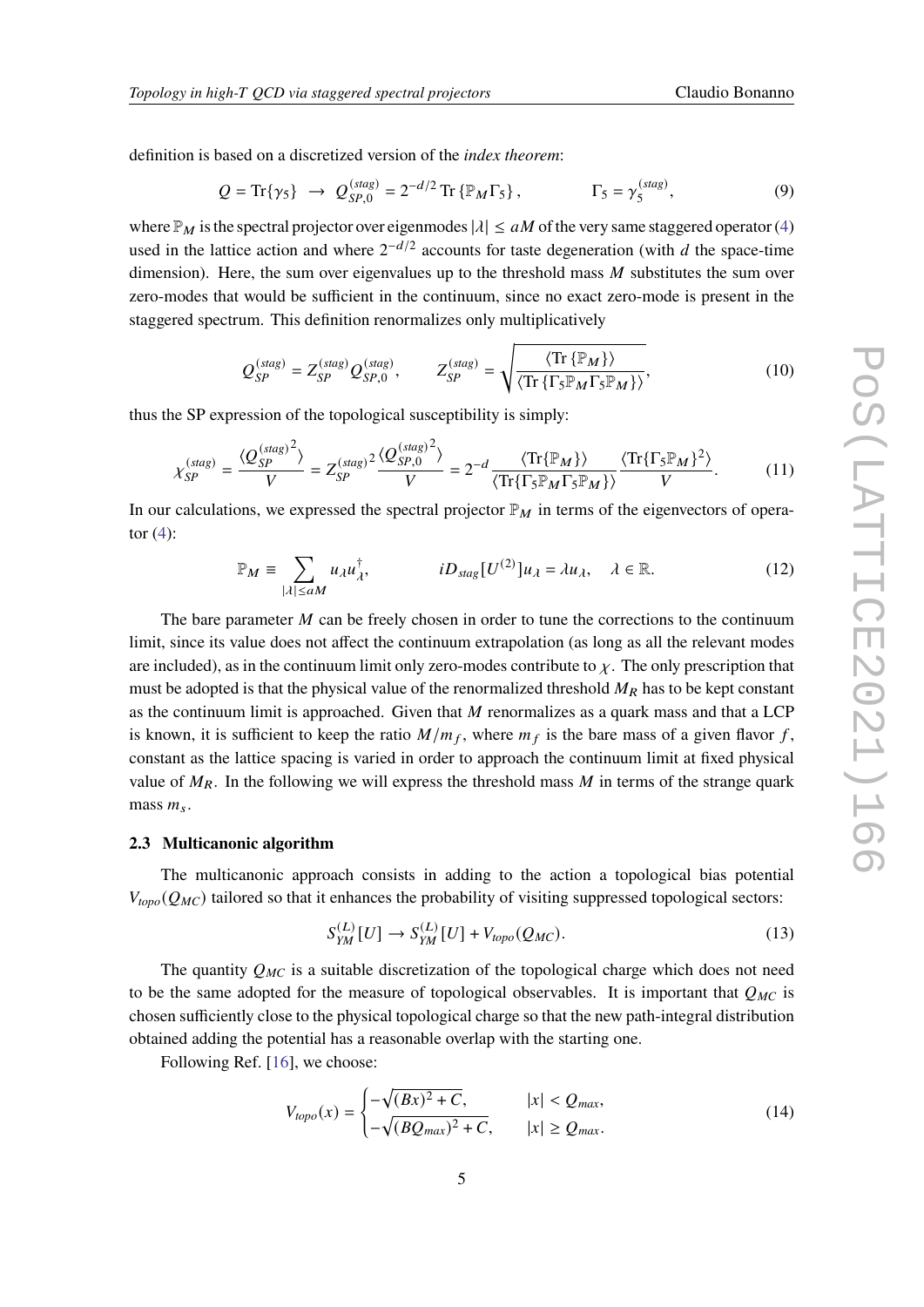In our simulations,  $Q_{max} = 2$  or 3 proved to be enough to obtain enhancement of several orders of magnitude of suppressed sectors, allowing to observe lots of fluctuations of *gluo* during the Monte Carlo evolution. The values of  $B$  and  $C$  are tuned through short test runs in order to obtain reasonable Monte Carlo histories for the topological charge, where reasonable means that we are able to uniformly explore the interval  $[-Q_{max}, Q_{max}]$  without breaking the CP symmetry (i.e.,  $\langle Q_{\text{gluo}} \rangle = 0$ ).

As for  $Q_{MC}$ , we choose the topological charge [\(6\)](#page-3-0) measured after  $n'_{stout}$  stout smearing steps. This choice allows to adopt the RHMC algorithm in the presence of the topological potential too, as the stout smeared charge is differentiable with respect to the non-stouted links. In our simulations  $n'_{\text{stout}}$  varies from 2 for the finest lattice spacing up to 10 for the coarsest one.

The path integral expectation value of any observable  $O$  with respect to the original distribution is obtained from expectation values computed in the presence of the bias topological potential through a standard reweighting procedure:

$$
\langle O \rangle = \frac{\langle O e^{V_{topo}(Q_{MC})} \rangle_{bias}}{\langle e^{V_{topo}(Q_{MC})} \rangle_{bias}}.
$$
\n(15)

#### <span id="page-5-0"></span>**3. Results**

We computed  $\chi$  for several lattice spacings at a temperature  $T = \frac{1}{aN_t} \approx 430$  MeV  $\approx 2.8T_c$ above the transition, adopting both the gluonic and the SP definitions.

<span id="page-5-1"></span>The simulation parameters are summarized in Tab. [1.](#page-5-1) The spatial extent of the lattice was chosen so that  $L_s \equiv aN_s \sim 1.2$ –1.5 fm, which is sufficient to contain finite-size effects within our typical statistical error.

| ß     | $a$ [fm] | $\hat{m}_{s} \cdot 10^{2}$ | $N_{\rm e}$ | $N_{t}$ |
|-------|----------|----------------------------|-------------|---------|
| 4.140 | 0.0572   | 2.24                       | 32          | 8       |
| 4.280 | 0.0458   | 1.81                       | 32          | 10      |
| 4.385 | 0.0381   | 1.53                       | 36          | 12      |
| 4.496 | 0.0327   | 1.29                       | 48          | 14      |
| 4.592 | 0.0286   | 1.09                       | 48          | 16      |

**Table 1:** Summary of simulation parameters. Points refer to temperature  $T = 1/(aN_t) \approx 430 \text{ MeV} \approx 2.8T_c$ . The bare parameters  $\beta$  and  $\hat{m}_s$  and the lattice spacings have been fixed according to results of Refs. [\[20](#page-9-2)[–22\]](#page-9-3), while  $\hat{m}_l$  is fixed though  $\hat{m}_s / \hat{m}_l = m_s / m_l = 28.15$ .

In Fig. [1](#page-6-0) we show an example of the evolution of the topological charge  $Q_{gluo}$  obtained in the presence of the bias topological potential for  $\beta = 4.140$  compared with the corresponding evolution without potential. While fluctuations around  $Q_{gluo} = 0$  are extremely rare with the standard RHMC, the multicanonic algorithm allows to frequently explore higher-charge topological sectors.

In Figs. [2](#page-6-1) we show extrapolations towards the continuum limit of finite-lattice-spacing determinations of  $\chi_{gluo}$  and  $\chi_{SP}^{(stag)}$ , performed through a best fit of data with a law of the type:

<span id="page-5-2"></span>
$$
\chi^{\frac{1}{4}}(a) = \chi_{cont}^{\frac{1}{4}} + ca^2 + o(a^2),\tag{16}
$$

where c, for SP, depends on the choice of  $M/m_s$ , while  $\chi_{cont}$  is expected to be independent of it.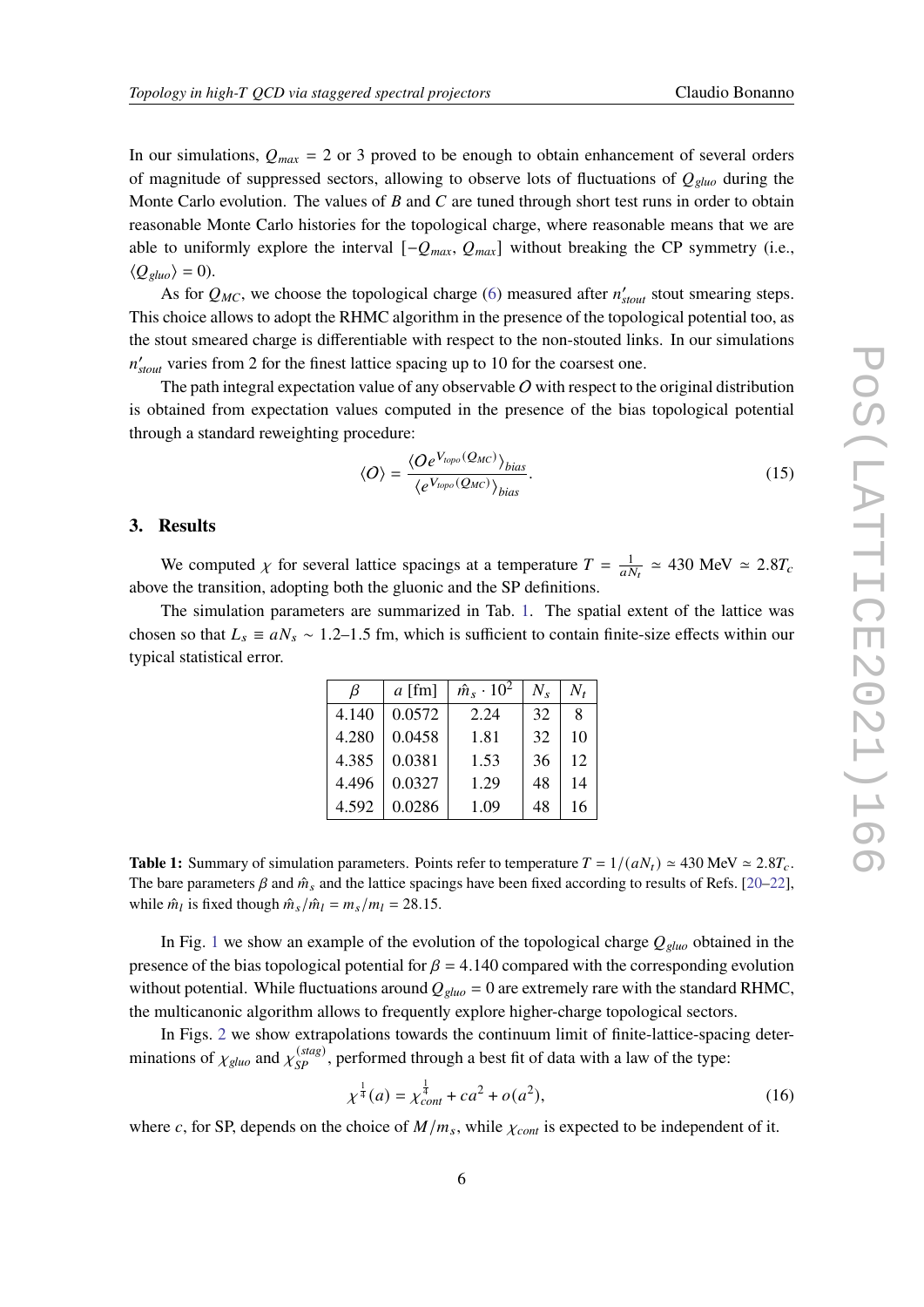<span id="page-6-0"></span>

**Figure 1:** Left: Comparison between the Monte Carlo evolution of  $Q_{gluo}$  obtained with and without the bias potential for  $\beta = 4.140$ . The time unit used on the horizontal axis is the standard RHMC step. To make the comparison fair, we kept into account that a multicanonical RHMC step is ∼ 60% slower than the standard one. Right: topological potential [\(14\)](#page-4-0) employed for the  $\beta = 4.140$  run. In this case  $B = 6$ ,  $C = 2$  and  $Q_{max} = 3$ .

<span id="page-6-1"></span>

**Figure 2:** Results obtained for the continuum limit of  $\chi^{\frac{1}{4}}$  at  $T \simeq 430$  MeV using the gluonic and the SP definitions and extrapolating results according to Eq. [\(16\)](#page-5-2). Diamond points at  $a = 0$  represent the continuum extrapolations of the corresponding data sets. The straight line represents  $\chi^{\frac{1}{4}}$  obtained at this temperature interpolating results of Ref. [\[4\]](#page-8-0).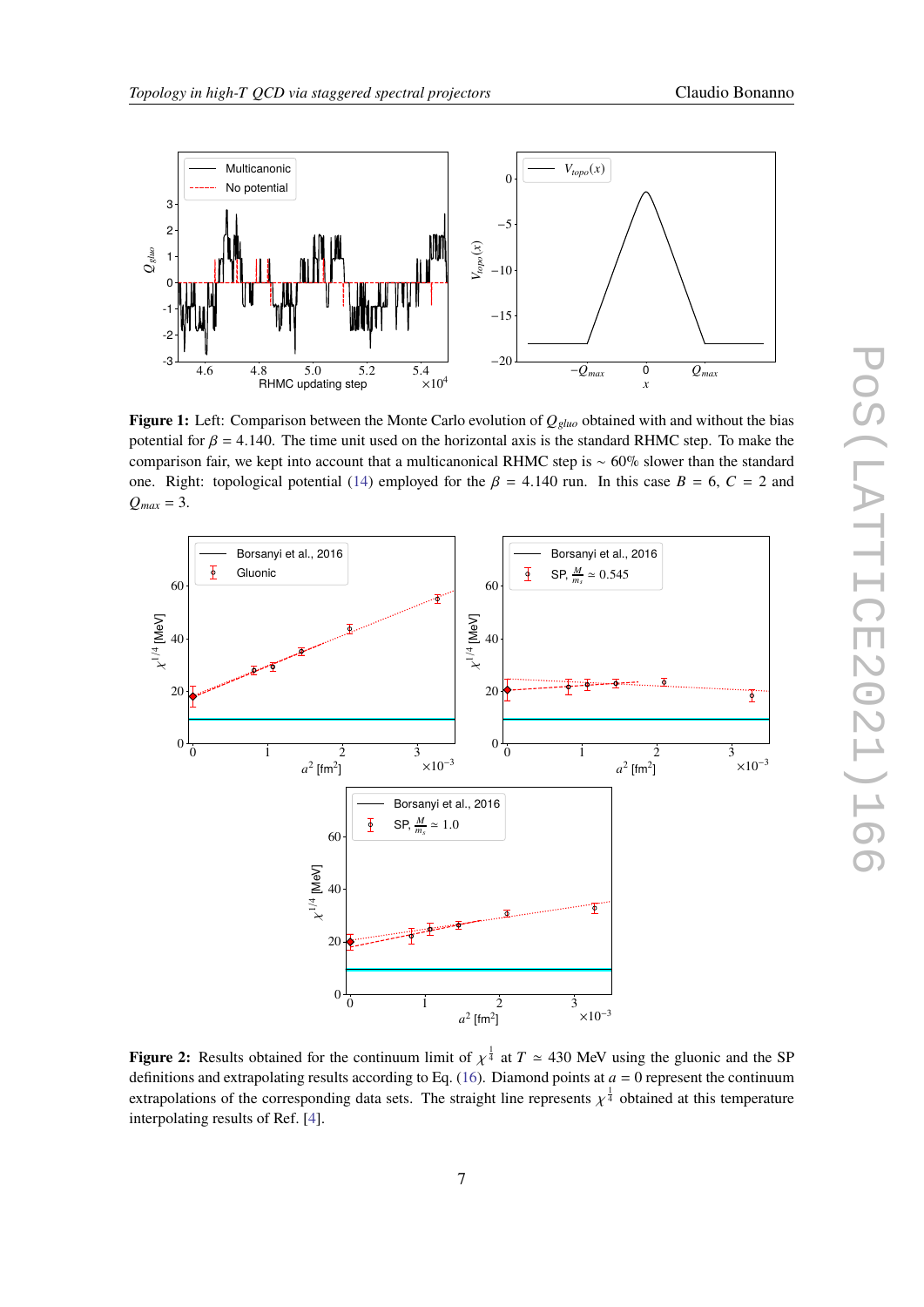We extrapolated the continuum limit of the SP determinations of  $\chi^{\frac{1}{4}}$  for two values of  $M/m_s$ obtained from our multicanonic simulations. In both cases, we obtain consistent results with the continuum limit obtained with the gluonic determination but with more contained lattice artifacts. Moreover, while the magnitude of lattice artifacts does depend on  $M/m_s$ , we observe no dependence on this parameter of the SP continuum extrapolations, as expected. Thus, systematics related to the choice of the threshold mass are well under control.

We also point out that our result for  $\chi^{\frac{1}{4}}$  at this temperature is at odds with the one reported in Ref. [\[4\]](#page-8-0), which is about 3 standard deviations far from our determination and a factor of 2 smaller than it, meaning that our result for  $\chi$  is more than an order of magnitude larger. The origin of this discrepancy may be due to the different methods that have been adopted to reduce lattice artifacts affecting the continuum scaling of  $\chi$ , and deserves further investigation to be better clarified.

## <span id="page-7-1"></span>**4. Conclusions**

In this talk we presented preliminary lattice results obtained in  $N_f = 2 + 1$  QCD for the topological susceptibility  $\chi$  at high temperature from spectral projectors over eigenmodes of the staggered operator. We computed  $\chi$  both with the standard gluonic definition and with spectral projectors for 5 different lattice spacings at a temperature  $T \approx 430$  MeV and extrapolated these results towards the continuum limit. The gluonic and the spectral projectors determinations perfectly agree with each other, but spectral projectors suffer from smaller lattice artifacts. In addition, while, we observe no dependence on the choice of the threshold mass  $M$  in continuum-extrapolated results, the choice of  $M$  affects the magnitude of lattice artifacts, thus this free parameter can be tuned to optimally reduce corrections to the continuum limit.

Comparing our results with the ones obtained in Ref. [\[4\]](#page-8-0) for the same temperature, we observe a 3-standard-deviation discrepancy. In particular, our determination for  $\chi$  is more than an order of magnitude larger. The origin of this discrepancy may be related to the different strategies adopted to reduce the magnitude of lattice artifacts, and it surely deserves to be further investigated. We plan to do so in the near future in a forthcoming work.

Moreover, we also plan to expand this study by adding further temperatures in order to study the behavior of  $\chi$  as a function of  $T$  above the transition, so that we can compare it with the DIGA prediction as well as with previous determinations in the literature. Note that, being  $T = 1/(aN<sub>t</sub>)$  in the lattice approach, going above a temperature of the order of ∼ 700 MeV requires lattice spacings of the order of ∼ 0.2 fm or below for the temporal extents typically employed in currently affordable lattice QCD simulations. For such small lattice spacings the issue of topological freezing becomes extremely relevant, and a strategy to deal with this problem is necessary. In this respect, the adoption of the algorithm recently employed in large-N  $SU(N)$  pure-gauge simulations in Ref. [\[38\]](#page-10-5) is a possible direction that can be explored in the near future.

#### **References**

<span id="page-7-0"></span>[1] C. Bonati, M. D'Elia, M. Mariti, G. Martinelli, M. Mesiti, F. Negro et al., *Axion phenomenology and*  $\theta$ *-dependence from*  $N_f = 2 + 1$  *lattice QCD*, *JHEP* 03 [\(2016\) 155](https://doi.org/10.1007/JHEP03(2016)155) [[1512.06746](https://arxiv.org/abs/1512.06746)].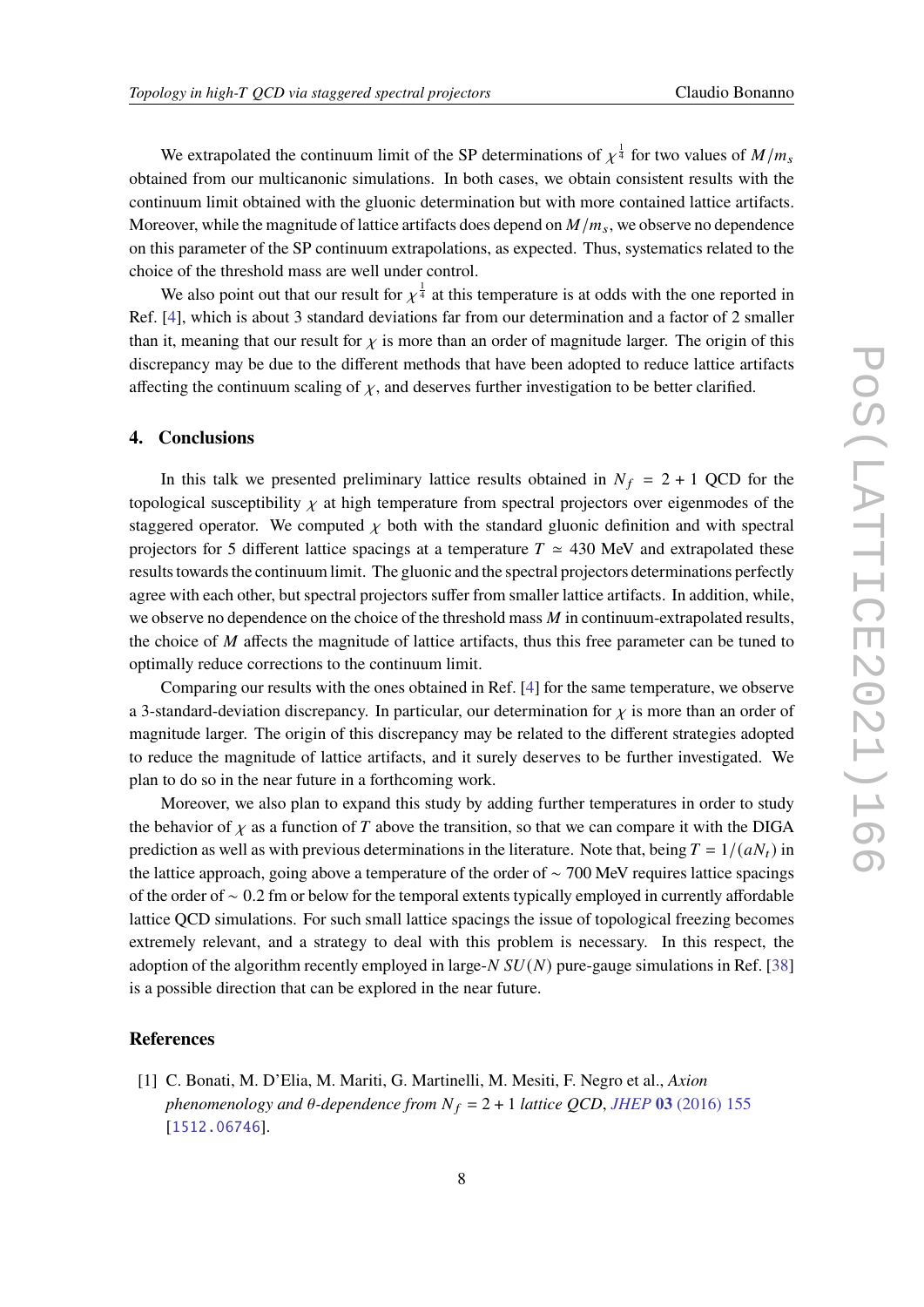- [2] P. Petreczky, H.-P. Schadler and S. Sharma, *The topological susceptibility in finite temperature QCD and axion cosmology*, *[Phys. Lett. B](https://doi.org/10.1016/j.physletb.2016.09.063)* **762** (2016) 498 [[1606.03145](https://arxiv.org/abs/1606.03145)].
- [3] J. Frison, R. Kitano, H. Matsufuru, S. Mori and N. Yamada, *Topological susceptibility at high temperature on the lattice*, *JHEP* **09** [\(2016\) 021](https://doi.org/10.1007/JHEP09(2016)021) [[1606.07175](https://arxiv.org/abs/1606.07175)].
- <span id="page-8-0"></span>[4] S. Borsanyi et al., *Calculation of the axion mass based on high-temperature lattice quantum chromodynamics*, *Nature* **539** [\(2016\) 69](https://doi.org/10.1038/nature20115) [[1606.07494](https://arxiv.org/abs/1606.07494)].
- <span id="page-8-1"></span>[5] D. J. Gross, R. D. Pisarski and L. G. Yaffe, *QCD and Instantons at Finite Temperature*, *[Rev.](https://doi.org/10.1103/RevModPhys.53.43) [Mod. Phys.](https://doi.org/10.1103/RevModPhys.53.43)* **53** (1981) 43.
- <span id="page-8-2"></span>[6] E. Vicari and H. Panagopoulos, *Theta dependence of SU(N) gauge theories in the presence of a topological term*, *[Phys. Rept.](https://doi.org/10.1016/j.physrep.2008.10.001)* **470** (2009) 93 [[0803.1593](https://arxiv.org/abs/0803.1593)].
- [7] ALPHA collaboration, S. Schaefer, R. Sommer and F. Virotta, *Critical slowing down and error analysis in lattice QCD simulations*, *[Nucl. Phys. B](https://doi.org/10.1016/j.nuclphysb.2010.11.020)* **845** (2011) 93 [[1009.5228](https://arxiv.org/abs/1009.5228)].
- <span id="page-8-3"></span>[8] C. Bonati and M. D'Elia, *Topological critical slowing down: variations on a toy model*, *Phys. Rev. E* **98** [\(2018\) 013308](https://doi.org/10.1103/PhysRevE.98.013308) [[1709.10034](https://arxiv.org/abs/1709.10034)].
- <span id="page-8-4"></span>[9] M. Lüscher, *Topological effects in QCD and the problem of short distance singularities*, *[Phys. Lett. B](https://doi.org/10.1016/j.physletb.2004.04.076)* **593** (2004) 296 [[hep-th/0404034](https://arxiv.org/abs/hep-th/0404034)].
- [10] L. Giusti and M. Lüscher, *Chiral symmetry breaking and the Banks-Casher relation in lattice QCD with Wilson quarks*, *JHEP* **03** [\(2009\) 013](https://doi.org/10.1088/1126-6708/2009/03/013) [[0812.3638](https://arxiv.org/abs/0812.3638)].
- [11] M. Lüscher and F. Palombi, *Universality of the topological susceptibility in the*  $SU(3)$  *gauge theory*, *JHEP* **09** [\(2010\) 110](https://doi.org/10.1007/JHEP09(2010)110) [[1008.0732](https://arxiv.org/abs/1008.0732)].
- [12] ETM collaboration, K. Cichy, E. Garcia-Ramos, K. Jansen, K. Ottnad and C. Urbach, *Non-perturbative Test of the Witten-Veneziano Formula from Lattice QCD*, *JHEP* **09** [\(2015\)](https://doi.org/10.1007/JHEP09(2015)020) [020](https://doi.org/10.1007/JHEP09(2015)020) [[1504.07954](https://arxiv.org/abs/1504.07954)].
- <span id="page-8-5"></span>[13] C. Alexandrou, A. Athenodorou, K. Cichy, M. Constantinou, D. P. Horkel, K. Jansen et al., *Topological susceptibility from twisted mass fermions using spectral projectors and the gradient flow*, *Phys. Rev. D* **97** [\(2018\) 074503](https://doi.org/10.1103/PhysRevD.97.074503) [[1709.06596](https://arxiv.org/abs/1709.06596)].
- <span id="page-8-6"></span>[14] C. Bonanno, G. Clemente, M. D'Elia and F. Sanfilippo, *Topology via spectral projectors with staggered fermions*, *JHEP* **10** [\(2019\) 187](https://doi.org/10.1007/JHEP10(2019)187) [[1908.11832](https://arxiv.org/abs/1908.11832)].
- <span id="page-8-7"></span>[15] P. T. Jahn, G. D. Moore and D. Robaina,  $\chi_{top}(T \gg T_c)$  *in pure-glue QCD through reweighting*, *Phys. Rev. D* **98** [\(2018\) 054512](https://doi.org/10.1103/PhysRevD.98.054512) [[1806.01162](https://arxiv.org/abs/1806.01162)].
- <span id="page-8-8"></span>[16] C. Bonati, M. D'Elia, G. Martinelli, F. Negro, F. Sanfilippo and A. Todaro, *Topology in full QCD at high temperature: a multicanonical approach*, *JHEP* **11** [\(2018\) 170](https://doi.org/10.1007/JHEP11(2018)170) [[1807.07954](https://arxiv.org/abs/1807.07954)].
- <span id="page-8-9"></span>[17] C. Morningstar and M. J. Peardon, *Analytic smearing of SU(3) link variables in lattice QCD*, *Phys. Rev. D* **69** [\(2004\) 054501](https://doi.org/10.1103/PhysRevD.69.054501) [[hep-lat/0311018](https://arxiv.org/abs/hep-lat/0311018)].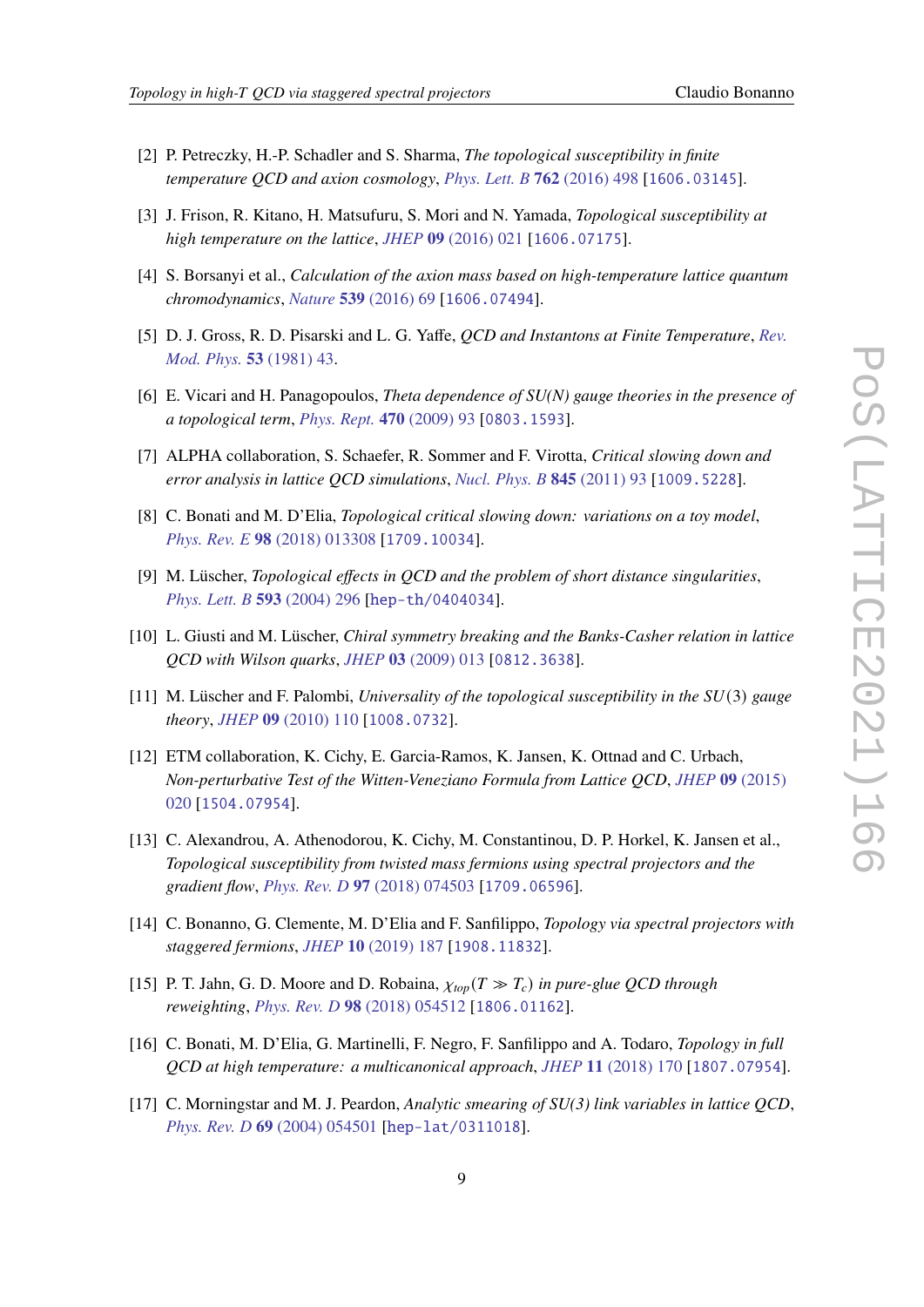- <span id="page-9-0"></span>[18] M. A. Clark and A. D. Kennedy, *Accelerating dynamical fermion computations using the rational hybrid Monte Carlo (RHMC) algorithm with multiple pseudofermion fields*, *[Phys.](https://doi.org/10.1103/PhysRevLett.98.051601) Rev. Lett.* **98** [\(2007\) 051601](https://doi.org/10.1103/PhysRevLett.98.051601) [[hep-lat/0608015](https://arxiv.org/abs/hep-lat/0608015)].
- <span id="page-9-1"></span>[19] M. A. Clark and A. D. Kennedy, *Accelerating Staggered Fermion Dynamics with the Rational Hybrid Monte Carlo (RHMC) Algorithm*, *Phys. Rev. D* **75** [\(2007\) 011502](https://doi.org/10.1103/PhysRevD.75.011502) [[hep-lat/0610047](https://arxiv.org/abs/hep-lat/0610047)].
- <span id="page-9-2"></span>[20] Y. Aoki, S. Borsanyi, S. Durr, Z. Fodor, S. D. Katz, S. Krieg et al., *The QCD transition temperature: results with physical masses in the continuum limit II.*, *JHEP* **06** [\(2009\) 088](https://doi.org/10.1088/1126-6708/2009/06/088) [[0903.4155](https://arxiv.org/abs/0903.4155)].
- [21] S. Borsanyi, G. Endrodi, Z. Fodor, A. Jakovac, S. D. Katz, S. Krieg et al., *The QCD equation of state with dynamical quarks*, *JHEP* **11** [\(2010\) 077](https://doi.org/10.1007/JHEP11(2010)077) [[1007.2580](https://arxiv.org/abs/1007.2580)].
- <span id="page-9-3"></span>[22] S. Borsanyi, Z. Fodor, C. Hoelbling, S. D. Katz, S. Krieg and K. K. Szabo, *Full result for the QCD equation of state with 2+1 flavors*, *[Phys. Lett. B](https://doi.org/10.1016/j.physletb.2014.01.007)* **730** (2014) 99 [[1309.5258](https://arxiv.org/abs/1309.5258)].
- <span id="page-9-4"></span>[23] M. Campostrini, A. Di Giacomo and H. Panagopoulos, *The Topological Susceptibility on the Lattice*, *[Phys. Lett. B](https://doi.org/10.1016/0370-2693(88)90526-6)* **212** (1988) 206.
- [24] P. Di Vecchia, K. Fabricius, G. C. Rossi and G. Veneziano, *Preliminary Evidence for*  $U(1)_A$ *Breaking in QCD from Lattice Calculations*, *[Nucl. Phys. B](https://doi.org/10.1016/0550-3213(81)90432-6)* **192** (1981) 392.
- <span id="page-9-5"></span>[25] P. Di Vecchia, K. Fabricius, G. Rossi and G. Veneziano, *Numerical Checks of the Lattice Definition Independence of Topological Charge Fluctuations*, *[Phys. Lett. B](https://doi.org/10.1016/0370-2693(82)91203-5)* **108** (1982) 323.
- <span id="page-9-6"></span>[26] B. Berg, *Dislocations and Topological Background in the Lattice*  $O(3)$   $\sigma$  *Model*, *[Phys. Lett.](https://doi.org/10.1016/0370-2693(81)90518-9) B* **104** [\(1981\) 475.](https://doi.org/10.1016/0370-2693(81)90518-9)
- [27] Y. Iwasaki and T. Yoshie, *Instantons and Topological Charge in Lattice Gauge Theory*, *[Phys.](https://doi.org/10.1016/0370-2693(83)91111-5) Lett. B* **131** [\(1983\) 159.](https://doi.org/10.1016/0370-2693(83)91111-5)
- [28] S. Itoh, Y. Iwasaki and T. Yoshie, *Stability of Instantons on the Lattice and the Renormalized Trajectory*, *[Phys. Lett. B](https://doi.org/10.1016/0370-2693(84)90609-9)* **147** (1984) 141.
- [29] M. Teper, *Instantons in the Quantized SU(2) Vacuum: A Lattice Monte Carlo Investigation*, *[Phys. Lett. B](https://doi.org/10.1016/0370-2693(85)90939-6)* **162** (1985) 357.
- [30] E.-M. Ilgenfritz, M. Laursen, G. Schierholz, M. Müller-Preussker and H. Schiller, *First Evidence for the Existence of Instantons in the Quantized* (2) *Lattice Vacuum*, *[Nucl. Phys.](https://doi.org/10.1016/0550-3213(86)90265-8) B* **268** [\(1986\) 693.](https://doi.org/10.1016/0550-3213(86)90265-8)
- [31] M. Campostrini, A. Di Giacomo, H. Panagopoulos and E. Vicari, *Topological Charge, Renormalization and Cooling on the Lattice*, *[Nucl. Phys. B](https://doi.org/10.1016/0550-3213(90)90077-Q)* **329** (1990) 683.
- <span id="page-9-7"></span>[32] B. Alles, L. Cosmai, M. D'Elia and A. Papa, *Topology in* 2D  $\mathbb{CP}^{N-1}$  *models on the lattice: A Critical comparison of different cooling techniques*, *Phys. Rev. D* **62** [\(2000\) 094507](https://doi.org/10.1103/PhysRevD.62.094507) [[hep-lat/0001027](https://arxiv.org/abs/hep-lat/0001027)].